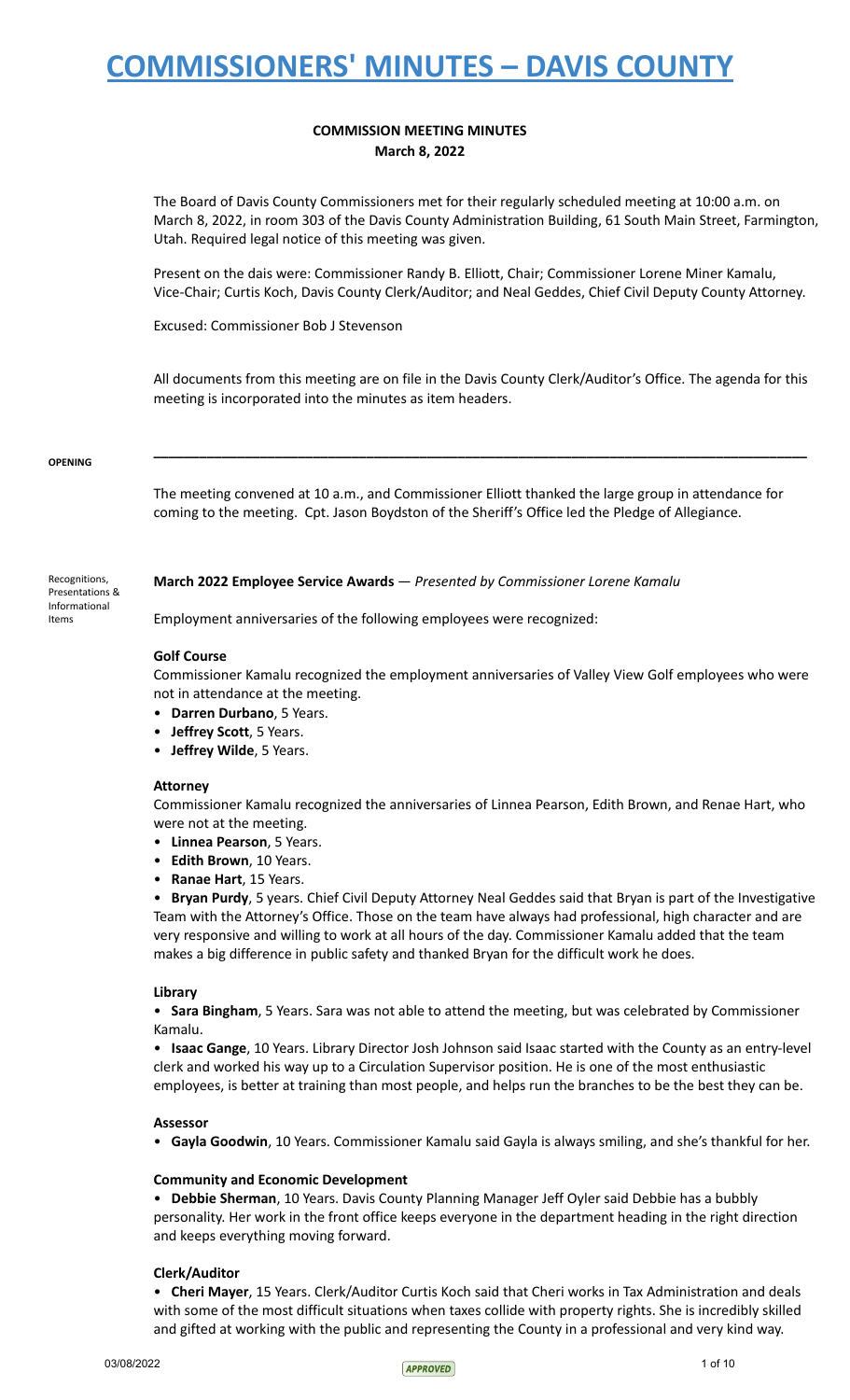### **Health Senior Services**

• **Emily Jackson**, 15 Years. Health Department Deputy Director Rachelle Blackham noted that Emily Jackson and Cheri Mayer are sisters and began working for the County on the same day. Emily started at the Davis County Jail, where she worked for four-and-a-half years as a Correctional Clerk. She moved to the Health Department and worked at Autumn Glow (now known as the Central Davis Senior Center) and the North Davis Senior Center. Now she works for the In-Home Service Bureau in Senior Services. She is very caring, willing to help, and loves serving our seniors.

### **Children's Justice Center**

• **Tanya Perkins**, 25 Years. Tanya was not able to attend the meeting, but was praised by Commissioner Kamalu. The Children's Justice Center does difficult work, led by Tanya. That work is top-notch, and it's a whole systems approach to caring for children who have been traumatized or abused.

### **Information Systems**

• **Mark Langston**, 30 years. Janette Price, who was hired by Mark 23 years ago and is now retiring, spoke about Mark's leadership. She said Mark has taken care of the Information Systems Department and is very vested in the County. He puts in a lot of hours before and after work, and sometimes on Saturdays, and loves what he does. Commissioner Elliott said Mark has been a great implementer in moving things forward in the County and bringing everyone up to speed on technologies and threats. He has made sure the County is doing what it should be doing. Mark recognized the work of his staff.

### **Sheriff / Corrections**

• **Mary Aileen Palma**, 5 Years. Lead Jail Operations Specialist Mercedez Ortiz said that Mary Aileen Palma is a dedicated and loyal employee who consistently looks for ways to improve herself in the Sheriff's Office, and does so with a positive outlook. She is one of the most utilized Field Training Officers and takes great pride in training new Jail Operation Systems employees.

• **Matthew De Witt**, 15 Years. Matt is one of the lead nurses in the Jail. Chief Deputy Arnold Butcher said Jail Operation Systems, including the medical staff, are unsung heroes. People in JOS are the lifelines of both the inmates and the sworn staff, and they're the ones who make sure the staff goes home safe every day that the inmates are safe every day. Matt has a specialty certification in nursing and devotes it to serving a population that most people wouldn't think about, and he does it with the utmost professionalism. He is highly respected by the inmates and medical staff.

• **Jessica Deters**, 15 Years. Commissioner Kamalu thanked Jessica Deters, who was not in attendance, for her years of service.

• **Bsjonet Fisher**, 15 Years. Bsjonet Fisher was not in attendance, but was recognized for her service by Commissioner Kamalu.

• **Justin Jensen**, 15 Years. Christopher Swaner said Justin is a "jack of all trades." In addition to being a Deputy, Justin is an exceptional father and husband, and one most unflappable people Swaner has ever had the privilege of working with.

• **Lauolive Lui**, 15 Years. Lead Jail Operations Specialist Lynette Viterna said that Lauolive Lui is the epitome of kindness, and her calm demeanor is very much appreciated. In a very stressful environment, she is able to show compassion and kindness while ensuring safety and security is top priority. She comes to work wanting to make a difference in our community.

• **Sue Taylor**, 15 Years. Lynette Viterna said Sue has been a great example of what humanity is. She's very tenacious and is often a part of committees. She's not afraid to offer suggestions on how to improve things. She's very kind to co-workers and also to inmates, knowing that she's not there to judge them but to make their stay as good as possible.

### **Sheriff's Office**

• **Lisa Eggett**, 15 Years. Office Supervisor Susan Williams said Lisa is a joy to work with. She's

knowledgeable about the ins and outs of the Sheriff's Office, and is always helpful.

• **Laura Jaramillo**, 15 Years. Laura Jaramillo was not in attendance, but was thanked by Commissioner Kamalu.

• **Gaylene Opheikens**, 15 Years. Gaylene came to the Sheriff's Office as a jail clerk. About halfway through her career, she transferred to the Sheriff's Administration. Susan Williams said she is thrilled to have Gaylene on her team because she's always so helpful to everybody throughout the office.

• **Christopher Pope**, 15 Years. Christopher Pope is a Sergeant in the Patrol Division. Cpt. Jason Boydston said Chris is always in the right place at the right time. Whether it's a helicopter crash or helping kids in an auto/pedestrian incident in front of his house while he's off duty, he's made so many differences in people's lives. He was just honored last week for basically saving a boy's life, and he's probably been in the news more than anybody at the Sheriff's Office.

• **Robyn Gruber**, 20 Years. Chief Deputy Butcher said he has known Robyn for close to 30 years, and it's been an honor to work with her. She has been totally dedicated to the Sheriff's Office. She now primarily handles all of the Office's civil process and sees that it is done appropriately – she is the expert in the

 $03/08/2022$  2 of 10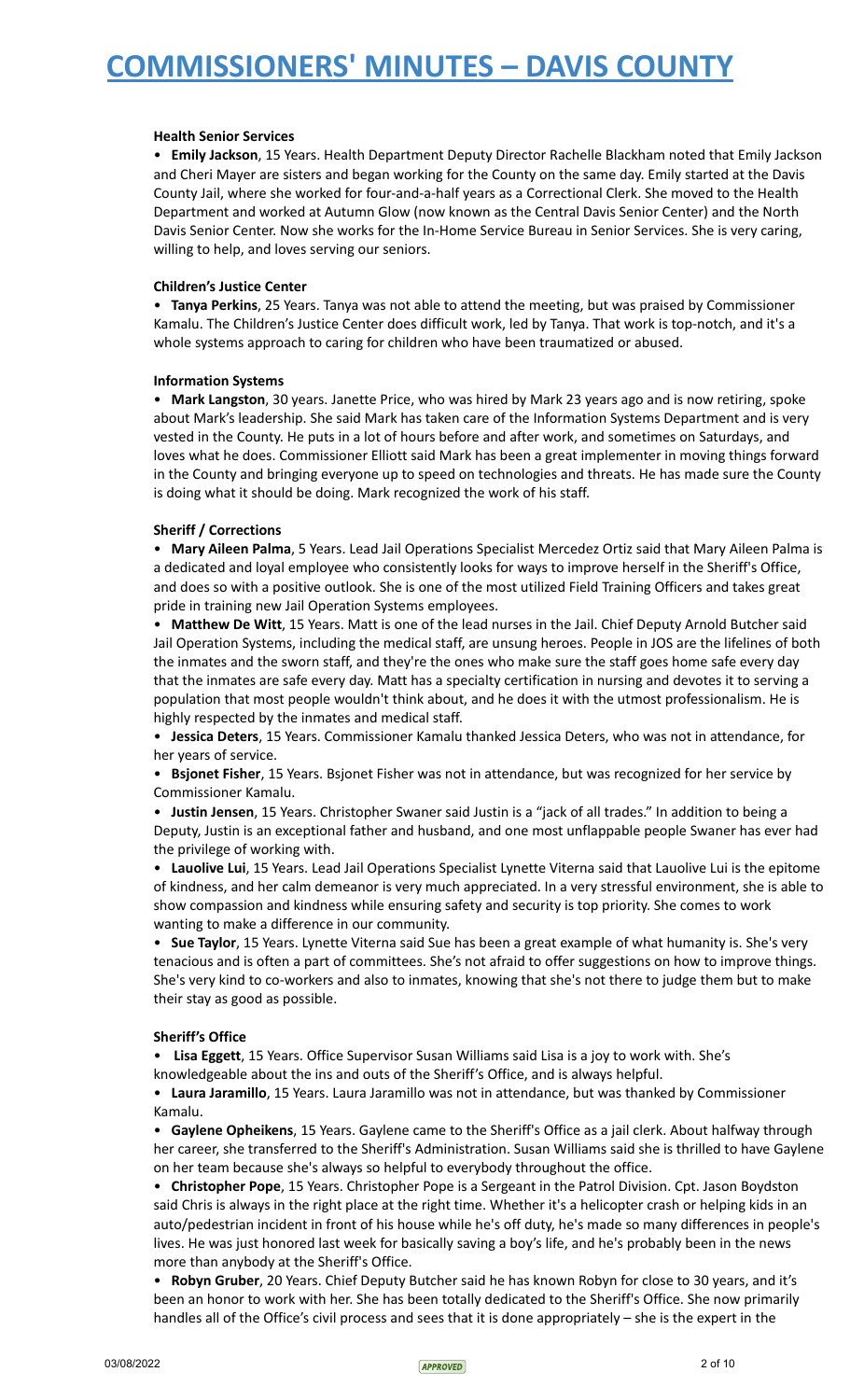County. She also helps out with medical billing for the inmates and makes sure that is taken care of and just, all around, has been a great asset to the County.

• **Teresa Johnsen**, 30 Years. Teresa was not in attendance at the meeting, but was recognized for her years of service.

Sheriff Kelly Sparks said the people of Davis County should feel very secure and very pleased with the quality of people at the Sheriff's Office. The Sheriff said he is sometimes given credit for things he didn't do — things that happen every day, in many ways, in many difficult situations, life-threatening situations – and the staff, from top to bottom, just steps up and takes care of business. The Sheriff said we are very fortunate in Davis County, and in the Sheriff's Office, that we are a large enough organization to have many opportunities for people – and we have many who stay for a long period of time – but we're also small enough that we are all still family. He thanked all of the great employees, especially those recognized in this meeting.

Applicant Tracking System RFP Register

#### **Applicant Tracking System RFP Register** — *Presented by Clerk/Auditor Curtis Koch*

Four different groups submitted proposals in response to the County's request: ApplicantPro Holdings LLC; Governmentjobs.com, Inc. doing business as NEOGOV; Kronos SaaShr, Inc., a UKG company; and PageUp People Limited. The RFP will be reviewed and a recommendation will come back to the Commission for action.

**\_\_\_\_\_\_\_\_\_\_\_\_\_\_\_\_\_\_\_\_\_\_\_\_\_\_\_\_\_\_\_\_\_\_\_\_\_\_\_\_\_\_\_\_\_\_\_\_\_\_\_\_\_\_\_\_\_\_\_\_\_\_\_\_\_\_\_\_\_\_\_\_\_\_\_\_\_\_\_\_\_\_\_\_\_\_\_\_**

**PUBLIC COMMENTS**

Members of the public were invited to make comments to the Commission.

**Rhonda Perkes, from Congressman Chris Stewart's Office,** said that Congressman Stewart visited Davis County's elections office a few weeks ago and spoke with Curtis Koch and Chief Deputy Clerk/Auditor Brian McKenzie. It was a great experience and Davis County has the gold standard here in its elections office. The Congressman recently met with the leaders of the Air National Guard in Utah and had timely discussions about things going on in the world. Ms. Perkes said she and a representative from Senator Mike Lee's office visited with Sheriff Sparks to talk about issues in the foothills of Davis County. Perkes said she hasn't seen a redistricting map that is as detailed as she'd like, but it looks like some of the foothill areas that Congressman Stewart represents now will be part of Congressional District 1 starting next year. She also mentioned that Congressman Stewart has been public in saying that the U.S. had intel for many months that Russia planned to invade Ukraine, and he had been trying to pressure the Biden administration to stop getting so much oil from Russia. That never happened and now the administration has said they're going to try and get oil from Venezuela and Iran, which is an extraordinarily terrible idea. America has the capability to be energy independent. The Congressman's Office feels the Biden administration has hindered opportunities for the oil and gas industry in the U.S., and it has left the U.S. vulnerable in energy, but there are ways to increase it fairly rapidly. Congressman Stewart feels the best way to hurt Russia is to drive down the price of energy in the U.S. and stop getting any energy sources from Russia. There is a fairly large group of elected officials working on it.

#### **BUSINESS/ ACTION**

Agreement #2022-99 with Best Friends Animal Society for the Pet Lifesaving Dashboard Designation Exemption to obtain the no-kill designation for the shelter

**1. Approval of Agreement #2022-99 with Best Friends Animal Society for the Pet Lifesaving Dashboard Designation Exemption to obtain the no-kill designation for the shelter** — *Presented by Office Specialist Lisa LaGuess on behalf of Animal Care Director Ashleigh Young*

**\_\_\_\_\_\_\_\_\_\_\_\_\_\_\_\_\_\_\_\_\_\_\_\_\_\_\_\_\_\_\_\_\_\_\_\_\_\_\_\_\_\_\_\_\_\_\_\_\_\_\_\_\_\_\_\_\_\_\_\_\_\_\_\_\_\_\_\_\_\_\_\_\_\_\_\_\_\_\_\_\_\_\_\_\_\_\_\_**

The shelter is dedicated to save every animal it can and applied to get the no-kill designation. Lisa LaGuess read the following opening paragraphs from the Pet Lifesaving Dashboard Designation Exemption Form:

A 90% total save rate for all animals in a shelter system is an effective benchmark for measuring a *community's progress towards no-kill. Being able to reach that percentage indicates that shelters have the* relationships and resources that make it possible to save the life of every cat and dog who can be saved.

*The number of pets brought to shelters who are suffering from irremediable medical or behavioral issues*

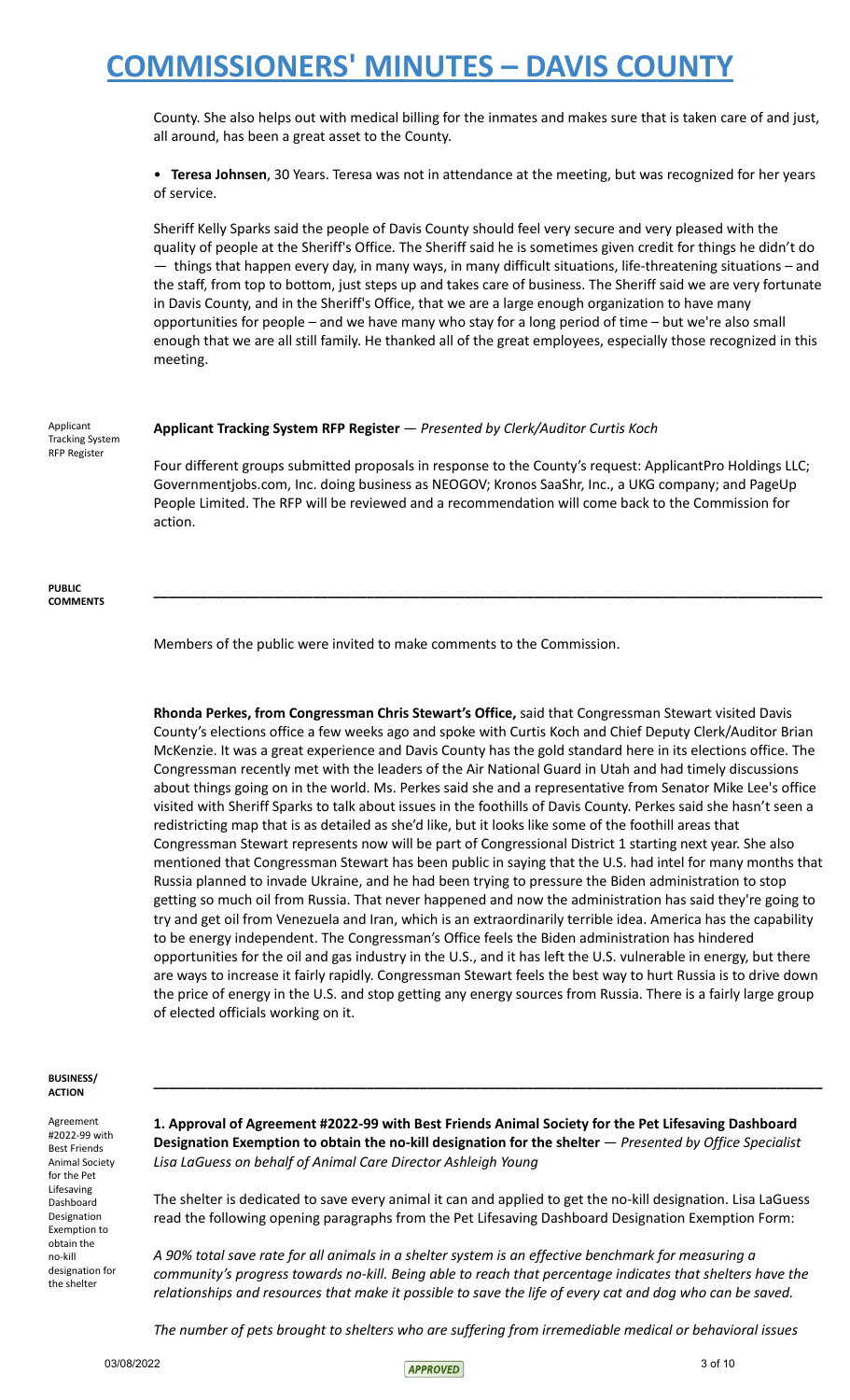*that compromise their quality of life and prevent them from being saved typically does not comprise more* than 10% of all pets entering the shelter system. Therefore, any shelter operating at or above a 90% save *rate will automatically receive the designation of no kill in the Best Friends Pet Life-saving Dashboard.*

We recognize in some cases that there may be shelters that provide needed services to their community and *practice the philosophical principles of saving every savable cat and dog, yet do not meet the 90%* benchmark. For these shelters to be designated as no-kill and on the Pet Lifesaving Dashboard, the following *exemption process has been developed. It must be displayed on either the shelter's page in the community dashboard itself and/or the shelter's website and life-saving status must be updated annually …*

Lisa LaGuess said the County's save rate is good.

MOU #2022-100 with Weber State University's Center for **Community** Engaged Learning formalizing the partnership

Amendment #2016-232-F to the Interlocal Cooperation Agreement for Animal Services with Farmington City **2. Approval of Memo of Understanding #2022-100 with Weber State University's Center for Community Engaged Learning formalizing the partnership** — *Presented by Office Specialist Lisa LaGuess on behalf of Animal Care Director Ashleigh Young*

The Memorandum of Understanding with Weber State is for a continued relationship. It is designed to create a mutually beneficial and reciprocal relationship between Weber State and Davis County Animal Care and is a legally binding contract. It also helps provide for the safety, well-being, and positive experience of Weber State University volunteers. Terms: Beginning 1/1/2022 to 1/1/2023.

**3. Approval of Amendment #2016-232-F to the Interlocal Cooperation Agreement for Animal Services with Farmington City for the 2022 calendar year obligation to Davis County for the capital projects fund regarding the shelter** — *Presented by Office Specialist Lisa LaGuess on behalf of Animal Care Director Ashleigh Young*

Terms: Receivable in the amount of \$79,548.57, beginning 1/1/2022 to 12/31/2022.

Amendment #2016-229-G to the Interlocal Cooperation Agreement for Animal Services with Bountiful

**4. Approval of Amendment #2016-229-G to the Interlocal Cooperation Agreement for Animal Services with Bountiful City for the 2022 calendar year obligation to Davis County for the capital projects fund regarding the shelter** — *Presented by Office Specialist Lisa LaGuess on behalf of Animal Care Director Ashleigh Young*

Terms: Receivable in the amount of \$140,672.29, beginning 1/1/2022 to 12/31/2022.

Motion to Approve [Items 1-4]: Com. Kamalu Seconded: Com. Elliott All voted Aye

Approval #2022-101 to designate Davis Behavioral Health (DBH) as a subrecipient of funds from Davis County in regard to pass-through funding from the Utah DHS

**5. Approval #2022-101 to designate Davis Behavioral Health (DBH) as a subrecipient of funds from Davis County in regard to pass-through funding from the Utah Department of Human Services (DHS)** — *Presented by Clerk/Auditor Curtis Koch*

Approval was requested for the designation of Davis Behavioral Health as a sub-recipient of County funds. The Department of Human Services has asked that a designation be given as to whether DBH is a sub-recipient or a contractor. After working with DBH and the County's legal department, and working through a form provided by DHS, the determination is that DBH is a subrecipient and will need to follow the reporting requirements moving forward as a subrecipient. [Terms: Beginning 3/1/2022.]

> Motion to Approve: Com. Kamalu Seconded: Com. Elliott All voted Aye

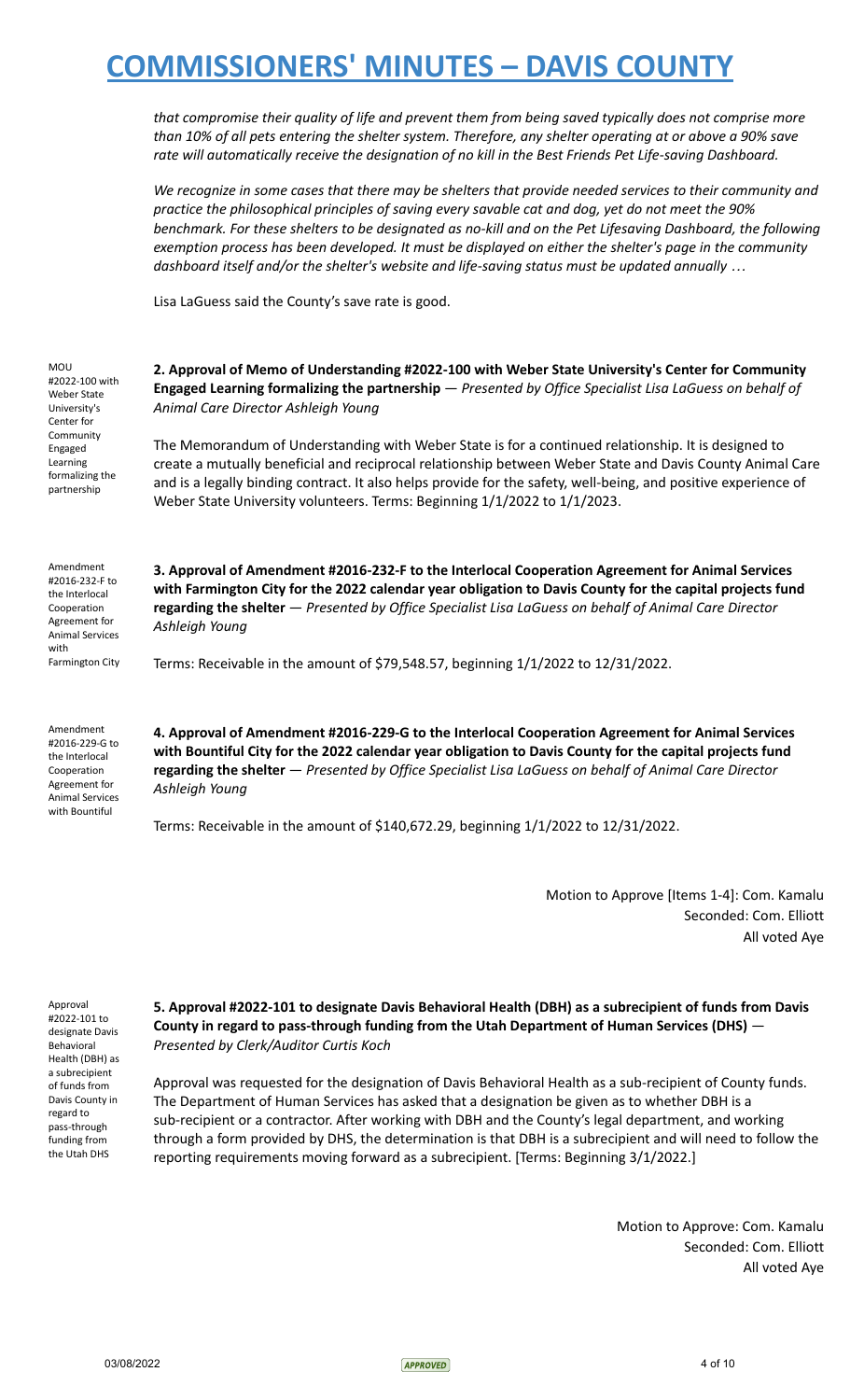#2022-35-A to the Agreement with iWorQ Systems Inc. (iWorQ) to add business license management **a business license management portal** — *Presented by Community and Economic Development Director Kent Andersen* This amendment is essentially for an additional \$550 annually. Terms: Payable in the amount of \$5,050, beginning 1/18/2022 to 1/18/2027. Release, Waiver of Liability, and Indemnity Agreement #2022-102 with

Amendment

**7. Approval of Release, Waiver of Liability, and Indemnity Agreement #2022-102 with Ron Kemp due to the lack of adequate water and fire protection at the property** — *Presented by Community and Economic Development Director Kent Andersen*

**6. Approval of Amendment #2022-35-A to the Service Agreement with iWorQ Systems Inc. (iWorQ) to add**

Kent Anderson explained that this does come up occasionally for areas, specifically if they are on a well system. Mr. Kemp is doing an expansion on his home, and this is a waiver letting him know that he doesn't have adequate fire protection for the property.

Agreement #2022-103 with Intermountain Lacrosse for the spring lacrosse season.

Ron Kemp due to the lack of adequate water and fire protection

> **8. Approval of Agreement #2022-103 with Intermountain Lacrosse for the spring lacrosse tournament season** — *Presented by Community and Economic Development Director Kent Andersen*

Terms: Receivable in the amount of \$9,383.30, beginning 4/9/2022 to 5/28/2022.

Agreement #2022-104 with International Brazilian Jiu-Jitsu Federations

**9. Approval of Agreement #2022-104 with International Brazilian Jiu-Jitsu Federations for the regional Jiu-Jitsu tournament** — *Presented by Community and Economic Development Director Kent Andersen*

Terms: Receivable in the amount of \$2,513.20, beginning 7/7/2022 to 7/9/2022.

Motion to Approve Items 6-9: Com. Kamalu Seconded: Com. Elliott All voted Aye

Appointment #2022-105 of Mayor Joy Petro to the Davis County Board of Health to fill the mayoral vacancy.

10. Approval of Appointment #2022-105 of Mayor Joy Petro to the Davis County Board of Health to fill the **mayoral vacancy** — *Presented by Health Director Brian Hatch*

Under State statute and County ordinance, the Board of Health is made up of certain individuals; one of those board members is a mayor who is an elected official appointed from Davis County. The County's Board of Health met, and the nomination committee went through the list of mayors, and put forward a recommendation to the Commission for the appointment of Layton Mayor Joy Petro to the Board of Health. Terms: Beginning 3/8/2022 to 6/30/2025.

Mayor Petro said it was an honor to be asked. She said one of the positive things to come out of the COVID-19 pandemic was weekly meetings between city leaders and the Board of Health. The meetings tapered off, but she would like to continue those meetings, maybe on a monthly or bimonthly basis. The interaction with the cities and mayors is very valuable, and knowing there are many services that the Department of Health covers is a help for cities. Mayor Petro said she hopes to serve all the residents of Davis County in this capacity, and not just the ones in Layton.

Brian Hatch thanked Mayor Petro for her willingness to serve and noted that she sits on many committees in the County related to human services and health, and she's a great advocate who lives by example.

> Motion to Approve: Com. Kamalu Seconded: Com. Elliott All voted Aye

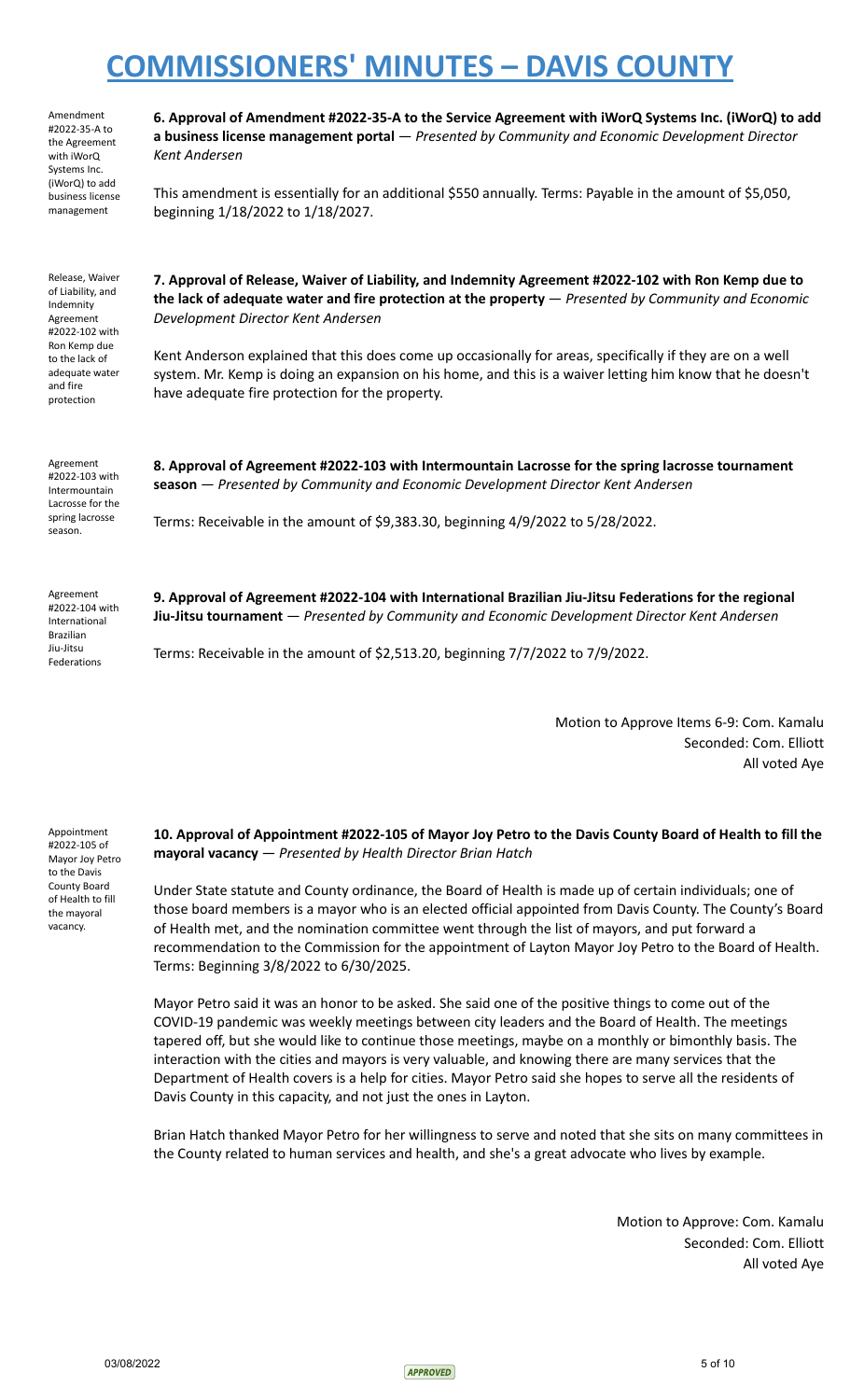Grant donation #2022-106 from AAA Northern California, Nevada & Utah for the purchase of car seats and booster seats.

Acceptance of the Grant Award #2022-107 from the National Environmental Health Association (NEHA-FDA)

Amendment #2021-298-A to the Payroll Protection Plan Healthcare Enhancement Act (PPPHEA) Expansion 2021 contract with the Utah Department of Health for quarantine and isolation hotel-based services

**11. Acceptance of Grant donation #2022-106 from AAA Northern California, Nevada & Utah for the purchase of car seats and booster seats** — *Presented by Health Director Brian Hatch*

AAA Northern California, Nevada & Utah gave this \$2,000 donation to purchase car seats and booster seats for residents in our community. Terms: Receivable in the amount of \$2,000, beginning 3/8/2022 to 12/31/2022.

**12. Acceptance of Grant Award #2022-107 from the National Environmental Health Association (NEHA-FDA) to complete a Self-Assessment of nine National Voluntary Retail Food Regulatory Program Standards (NVRFRPS) and develop a Comprehensive Strategic Improvement Plan to establish a framework to follow to improve its food safety programs** — *Presented by Health Director Brian Hatch*

The County receives this award every year to participate in a self-assessment of the National Voluntary Retail Food Regulatory Program Standard. This is an effort to standardize, across the nation, how all food service is handled in food safety. Terms: Receivable in the amount of \$4,816, beginning 2/1/2022 to 12/31/2022.

**13. Approval of Amendment #2021-298-A to the Payroll Protection Plan Healthcare Enhancement Act (PPPHEA) Expansion 2021 contract with the Utah Department of Health extending the date of the contract and providing additional funds for quarantine and isolation hotel-based services** — *Presented by Health Director Brian Hatch*

Approval of an amendment to one of the County's contracts with the Utah Department of Health, related to COVID funds continuing to pour down through the federal system, was requested. The amendment extends the date of services. It also provides additional funds for quarantine and isolation hotel-based services for individuals who need support and can't isolate or quarantine in their homes. The County is hoping to subcontract most of this through Open Doors and other partners who are running a lot of these programs. Terms: Receivable in an increased amount of \$40,160, beginning 1/15/2022 to 7/31/2024

Commissioner Kamalu expressed gratitude that Davis County has a facility, because of the pandemic, where people who don't have another place to go can properly isolate. There have been people who have needed the facility over the past two years, and beyond. Brian Hatch said the COVID pandemic allowed the County to increase its capacity to serve those with diseases that are infectious and can spread to others. Prior to that time, they were sent to a hospital in Salt Lake to isolate and quarantine.

> Motion to Approve Items 11-13: Com. Kamalu Seconded: Com. Elliott All voted Aye

Proclamation #2022-108to proclaim March 2022 to be the 50th Anniversary of the National Senior Nutrition Program

**14. Approval of Proclamation #2022-108 to proclaim March 2022 to be the 50th Anniversary of the National Senior Nutrition Program** — *Presented by Rachelle Blackham, Deputy Director of Health Senior Services*

A proclamation was read recognizing the 50-year anniversary of the National Senior Nutrition program. See *Attachment A, "50th Anniversary of the National Senior Nutrition Program Proclamation."*

Rachelle Blackham noted that Davis County was very proactive and started serving homebound/Meals on Wheels to seniors in 1973, one year after the national program began. It is a vital program that assists frail and elderly adults in the County to remain in their homes and receive daily hot nutritional meals. It's not well-known, but there is food insecurity within Davis County. In the County's 2021 survey, 15 percent of the seniors served indicated that they had to choose between buying food or their medication; 7-8 percent of the seniors indicated they had to choose between rent or their utility bill and food; and 12 percent of these seniors skipped a meal because they did not have food assistance. This program is amazing. Eighty-two percent of the individuals who receive congregate mills, and almost 80 percent of those who receive Meals on Wheels, said that they eat healthier because of this particular program. Sixty percent of the people who get homebound meals say the person who delivers the meal is the only person that they see all day. Deputy Director Blackham urged Commissioners to sign the proclamation.

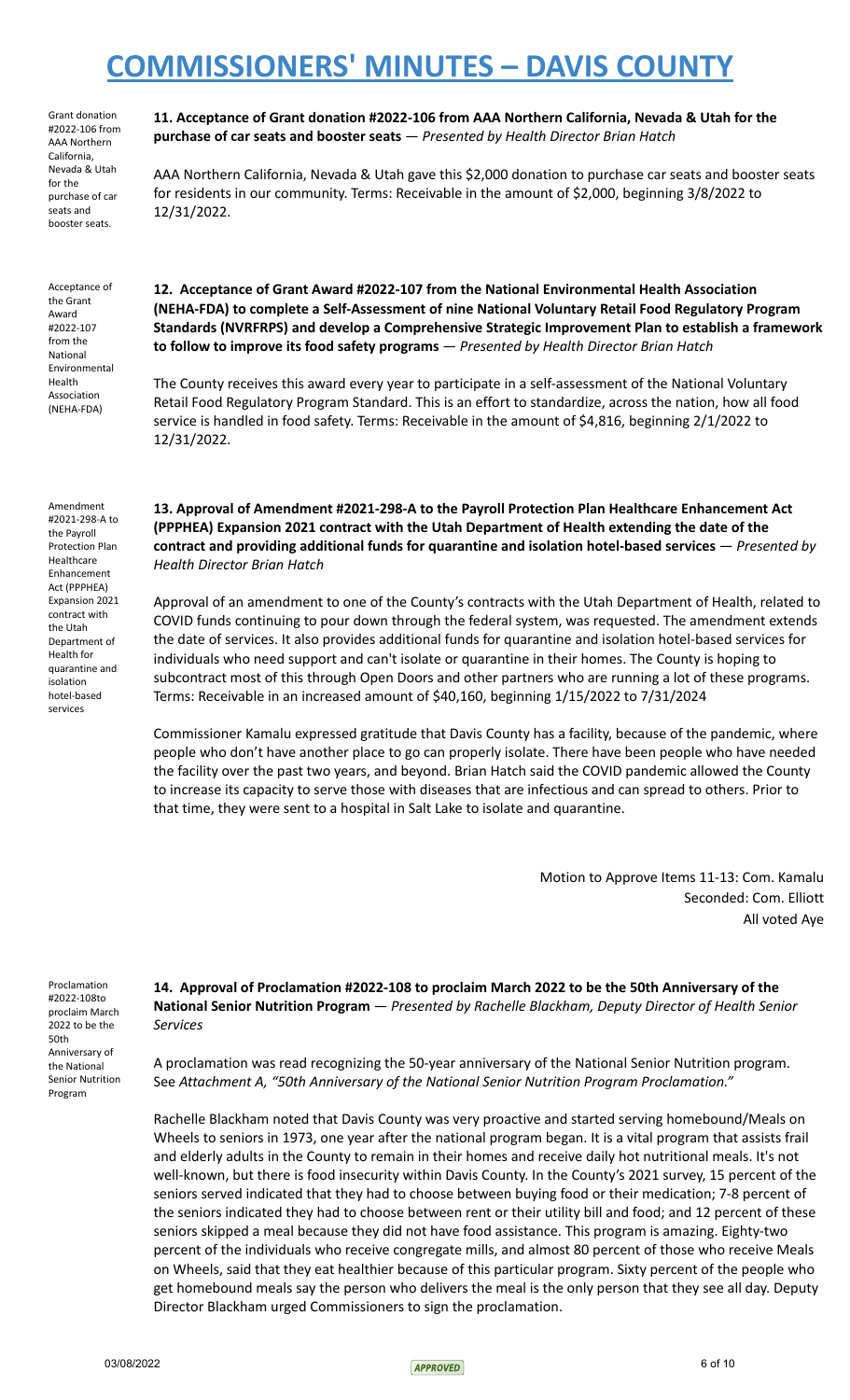Commissioner Kamalu said it's important to understand data and to make data-driven decisions. The Health Department is exceptional in that area and uses evidence-based programming. Rachelle Blackham mentioned that 50-plus volunteers deliver these meals. Rapid changes were made to meal programs because of COVID, including making "grab and go" meals. She thanked the Commission, and other departments, for their help. During the height of COVID, when libraries were closed, librarians were redirected to help with the senior nutrition program. It was an amazing partnership.

> Motion to Approve: Com. Kamalu Seconded: Com. Elliott All voted Aye

Agreement #2022-109 with Structure Works to install five cameras in the election work area

**15. Approval of Agreement #2022-109 with Structure Works to install five cameras in the election work area** — *Presented by Information Systems Director Mark Langston*

The agreement is to provide security cameras for the elections area. Terms: Payable in the amount of \$6,200.93, beginning 3/8/2022 to 3/8/2023.

> Motion to Approve: Com. Kamalu Seconded: Com. Elliott All voted Aye

Summary List #2022-110 of low dollar contracts for the Library

**16. Approval of Summary List #2022-110 of low dollar contracts for the Library** — *Presented by Library Director Josh Johnson*

Low-dollar contracts are signed by the Library Director and presented as a summary list to Commissioners. The contracts are generally for programming. Highlights include NASA programming, programs about water-wise gardening, and "Smart-Steps for Step Families." There is also a "Spooky Symphony" scheduled with a community orchestra in Syracuse. Most of the contracts are for low-dollar amounts, but some are for free programs. Terms: Payable in the amount of \$1,575, beginning 2/28/2022 to 10/3/2022.

Renewal #2022-111 of the agreement with UNIQUE Patron Service Solutions for material recovery for the Library

**17. Approval of Renewal #2022-111 of the agreement with UNIQUE Patron Service Solutions for material recovery for the Library** — *Presented by Library Director Josh Johnson*

The previous contract with UNIQUE Patron Service Solutions did not have an end date, so the renewal contact has been updated to include one. The payable amount is \$9.85 per patron account that is referred to collections. There is a process followed for sending patrons to collections. The Library refers them to this agency and they work on the Library's behalf to get materials back. Davis County Library does not have normal late fees, so this is one of the main ways of making sure County property is returned. The contract is for one year so an RFP can be done, following the County's practice, when the new computer system is implemented. The anticipated cost, at an average of 40 referrals per month or 480 per year, is \$4,728 per year. Terms: Payable in varied amounts (\$9.85 per account sent to collection), beginning 2/10/2022 to 3/1/2023.

Agreement #2022-112 with Creative Empire, LLC for the Mango Learning Language database

**18. Approval of Agreement #2022-112 with Creative Empire, LLC dba Mango Languages for the renewal of the Mango Learning Language database** — *Presented by Library Deputy Director Ellen Peterson*

This agreement is a renewal for the Mango Learning Language database, which is one of the Library's most popular databases. Terms: Payable in the amount of \$44,578.80 (\$14,859.60/year for three years), beginning 3/30/2022 to 3/31/2025.

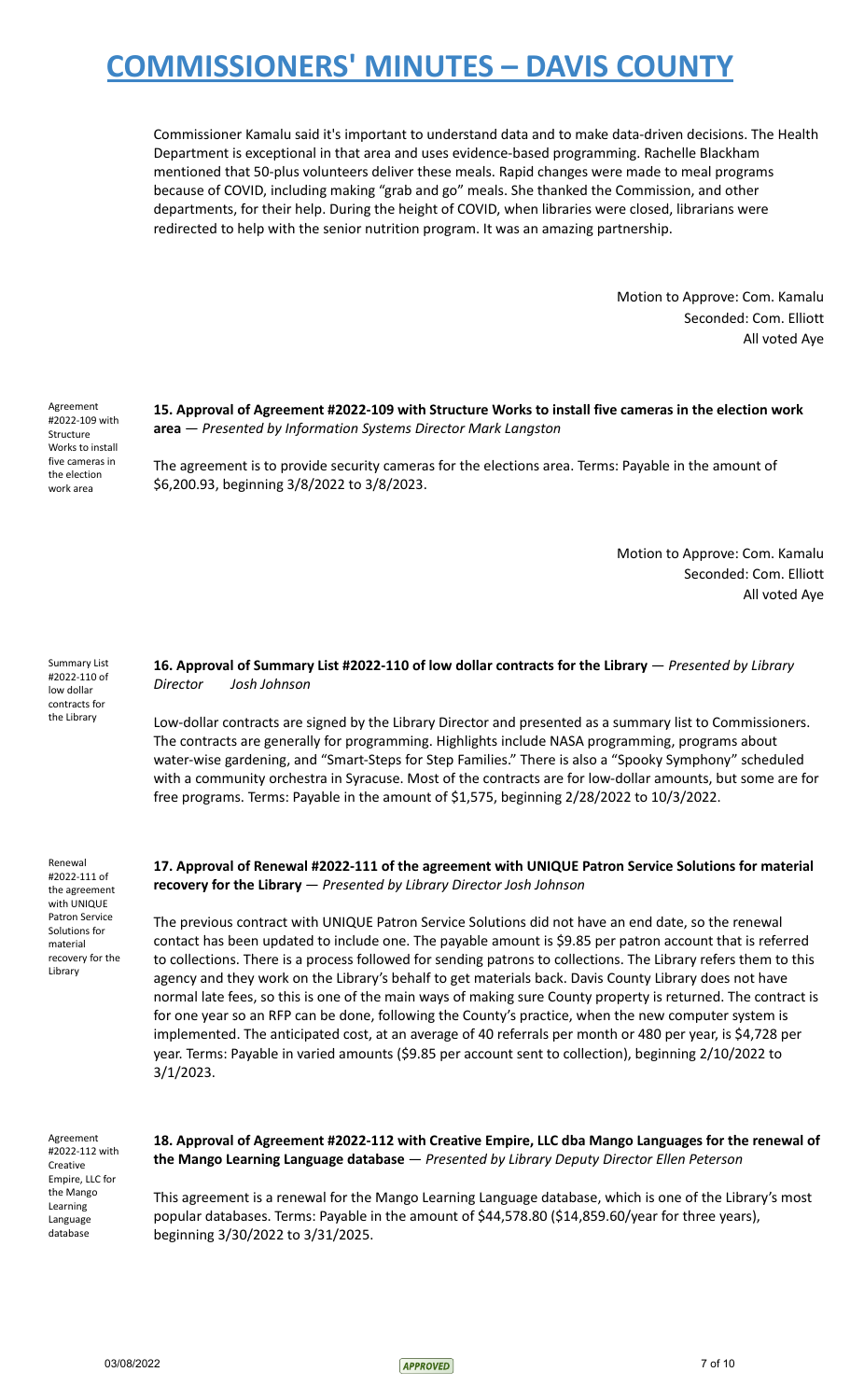Motion to Approve Items 16-18: Com. Kamalu Seconded: Com. Elliott All voted Aye

Permanent Channel Access and Maintenance Easement and Agreement #2022-113 with Pasture, LLC for property Tax ID 06-003-0056 l

**19. Acceptance of Permanent Channel Access and Maintenance Easement and Agreement #2022-113 with Pasture, LLC, a Utah limited liability company for property known as Tax ID No. 06-003-0056 located in Centerville** — *Presented by Public Works Director Adam Wright on behalf of Property Manager Tony Thompson*

This item is for a property development on Bair Creek that required a flood control permit. As part of that permit, the County required an access easement to protect the building that's going in there. In response to a question, Commissioners were informed that while the property owner may have problems related to this item with the federal government, the County does not. The County is cleaning out the channels.

> Motion to Approve: Com. Kamalu Seconded: Com. Elliott All voted Aye

| MOU<br>#2022-114 with<br>the Utah Dept.<br>of Health for<br>COVID testing<br>for the jail | 20. Approval of Memo of Understanding #2022-114 with the Utah Department of Health (UDOH) to<br>provide rapid COVID testing for the jail - Presented by Sheriff's Office Chief Deputy Susan Poulsen        |
|-------------------------------------------------------------------------------------------|------------------------------------------------------------------------------------------------------------------------------------------------------------------------------------------------------------|
|                                                                                           | Terms: Beginning 3/8/2022 to 7/31/2023.                                                                                                                                                                    |
| Training<br>Reimbursement<br>Agreement<br>#2022-115 with<br>Edilyn De La<br>Pena-Monje    | 21. Approval of Training Reimbursement Agreement #2022-115 with Edilyn De La Pena-Monje for Special<br>Functions and Basic Corrections training - Presented by Sheriff's Office Chief Deputy Susan Poulsen |
|                                                                                           | Terms: Payable in the amount of \$14,236, beginning on the date of graduation from the Corrections<br>Academy, ending two years from that date.                                                            |
| <b>Training</b><br>Reimbursement<br>Agreement<br>#2022-116 with<br>Kyle<br>Nouanesengsy   | 22. Approval of Training Reimbursement Agreement #2022-116 with Kyle Nouanesengsy for Special<br>Functions and Basic Corrections training - Presented by Sheriff's Office Chief Deputy Susan Poulsen       |
|                                                                                           | Terms: Payable in the amount of \$13, 876, beginning on the date of graduation from the Corrections<br>Academy, ending two years from that date.                                                           |
| Training<br>Reimbursement<br>Agreement<br>#2022-117 with                                  | 23. Approval of Training Reimbursement Agreement #2022-117 with Erik Thomas Winther for Special<br>Functions and Basic Corrections training - Presented by Sheriff's Office Chief Deputy Susan Poulsen     |
| <b>Erik Thomas</b><br>Winther                                                             | Terms: Payable in the amount of \$13,560, beginning on the date of graduation from the Corrections<br>Academy, ending two years from that date.                                                            |

Motion to Approve of Items 20-23: Com. Kamalu Seconded: Com. Elliott All voted Aye

**CONSENT ITEMS**



**\_\_\_\_\_\_\_\_\_\_\_\_\_\_\_\_\_\_\_\_\_\_\_\_\_\_\_\_\_\_\_\_\_\_\_\_\_\_\_\_\_\_\_\_\_\_\_\_\_\_\_\_\_\_\_\_\_\_\_\_\_\_\_\_\_\_\_\_\_\_\_\_\_\_\_\_\_\_\_\_\_\_\_\_\_\_\_\_**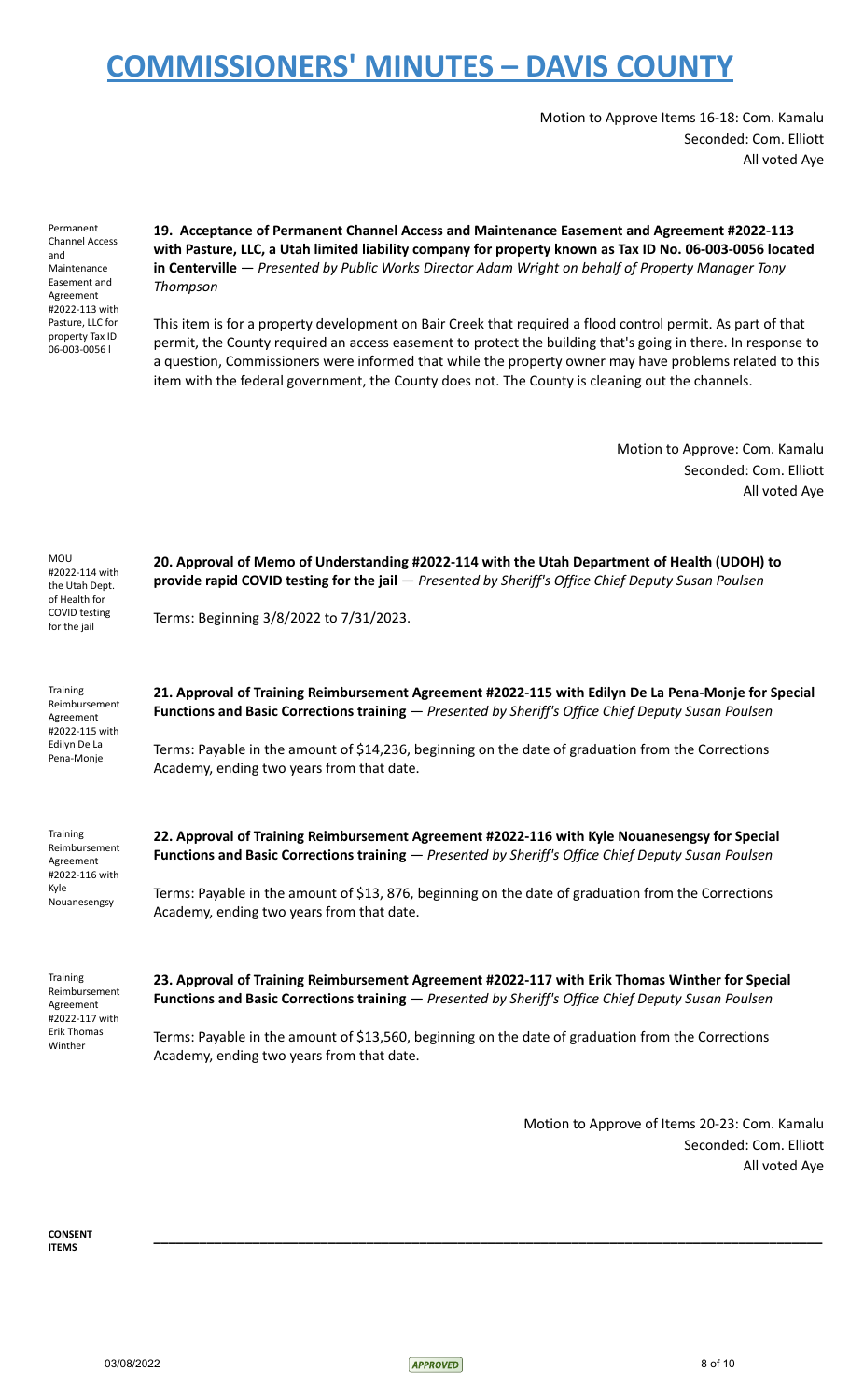Commission Meeting Minute

#### **Meeting Minutes**

Regular Commission Meeting Minutes for February 1, 2022, February 8, 2022 and February 22, 2022, were presented for approval.

> Motion to Approve: Com. Kamalu Seconded: Com. Elliott All voted Aye

Commissioner Kamalu moved to recess to the Board of Equalization. Commissioner Elliott seconded the motion. All voted Aye.

**\_\_\_\_\_\_\_\_\_\_\_\_\_\_\_\_\_\_\_\_\_\_\_\_\_\_\_\_\_\_\_\_\_\_\_\_\_\_\_\_\_\_\_\_\_\_\_\_\_\_\_\_\_\_\_\_\_\_\_\_\_\_\_\_\_\_\_\_\_\_\_\_\_\_\_\_\_\_\_\_\_\_\_\_\_\_\_\_**

**BOARD OF EQUALIZATION**

Property Tax Register

Property Tax Register matters were presented by Curtis Koch, Davis County Clerk/Auditor, as follows:

### **Auditor's Adjustments Tax Exempt Requests**

- One property recommended to approve for exemption for the year 2022
- **Corrections**
- Thirteen Veteran Exemption tax abatements for the year 2021
- Two Residential Exemptions for the year 2021

Motion to Approve: Com. Kamalu Seconded: Com. Elliott All voted Aye

Commissioner Kamalu moved to reconvene the Commission Meeting. Commissioner Elliott seconded the motion. All voted Aye.

**\_\_\_\_\_\_\_\_\_\_\_\_\_\_\_\_\_\_\_\_\_\_\_\_\_\_\_\_\_\_\_\_\_\_\_\_\_\_\_\_\_\_\_\_\_\_\_\_\_\_\_\_\_\_\_\_\_\_\_\_\_\_\_\_\_\_\_\_\_\_\_\_\_\_\_\_\_\_\_\_\_\_\_\_\_\_\_\_**

#### **COMMISSION COMMENTS**

**Commissioner Kamalu** said there is a Council of Governments in this County, which includes all of the mayors but does not include the city managers for the County's 15 cities. The Davis County Commission started to convene, pre-pandemic, a meeting with all of the local government officials. That happened in the year 2019, and then there was a long time of not gathering, and so the meeting was held again last week. The Commission staff helped to organize it, and they did a really great job. Almost everyone was there from all 15 cities, with the elected mayors and the managers. Most of the mayors are new in their offices – there are nine new mayors out of the 15 that were elected in Davis County. The cities and the County are considered local governments, and it's really of benefit to all citizens of those cities, and to the entire County, to have very collaborative working relationships. Commissioners gave updates of all the significant things in the County that would be good for city officials to know about, and welcomed information they wanted to share. Commissioner Kamalu said it was an excellent meeting, and she is looking forward to working with this group of officials.

**Commissioner Elliott** reported he was out of town for a Vector Control Conference on mosquito abatement, learning the latest and greatest in mosquito technology and what can be done to kill and dispose of them. The prices have gone up extremely high for the chemicals due to supply and demand. Davis County has a good system and is recognized nationally for what is done, working together with Salt Lake and Weber counties, to try to get rid of our mosquitoes. Mosquito eggs can last for close to 50 years and will hatch under the right conditions, so the County is doing the best it can.

**Commissioner Elliott** also said he met with Weber Basin Water Conservancy District two weeks ago. The projection is that, even with the latest snowstorm, the area will probably start off with a 60 percent reduction and a late start for secondary water on May 15. A 60 percent reduction in water looks like one